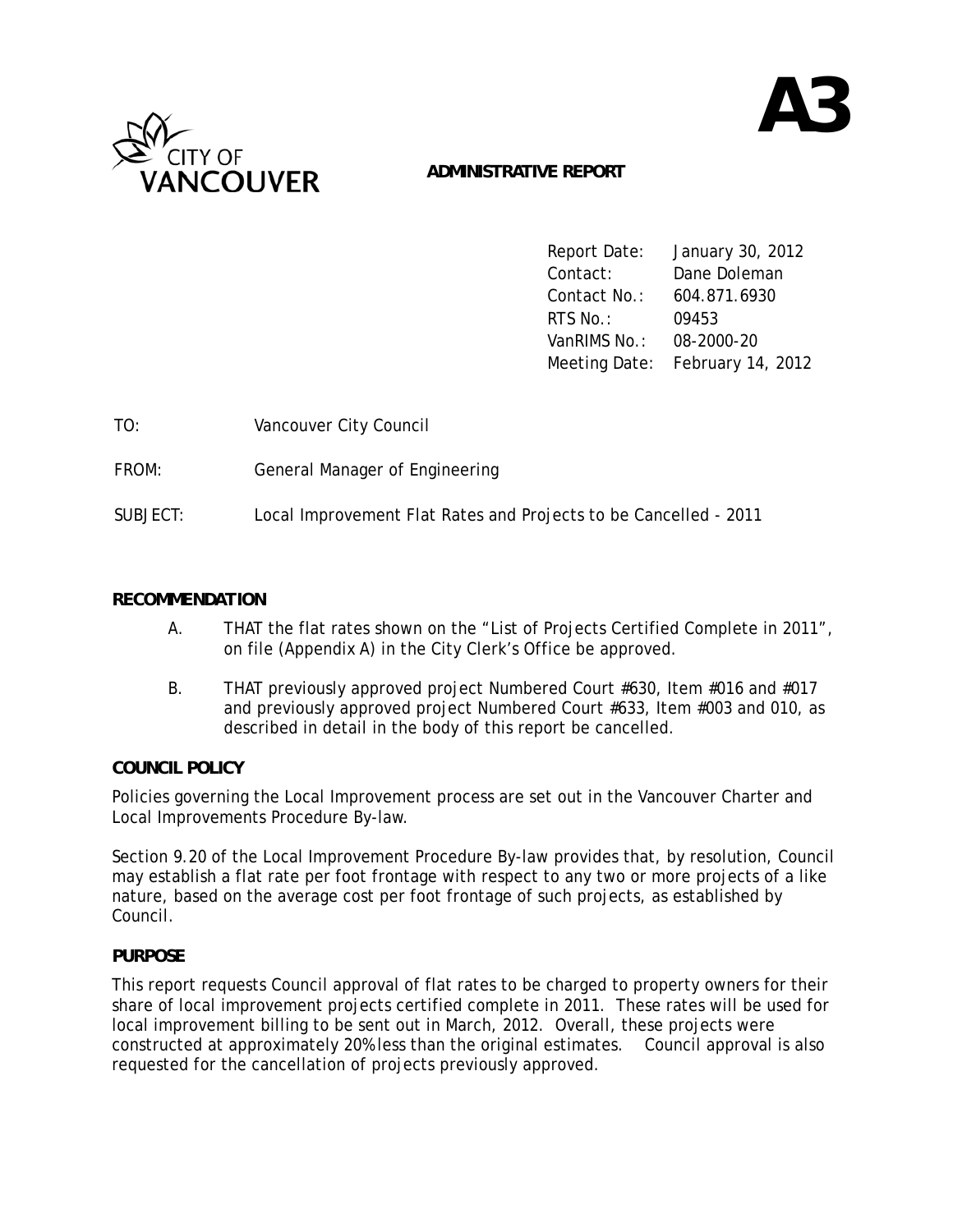#### *DISCUSSION*

For the Local Improvement projects certified complete in 2011, flat rates have been derived from contract costs, the cost of work done by City forces together with other general expenses and an allowance for interest over the construction period. In general terms, the flat rates are the average cost (per foot of frontage of adjacent properties) for similar projects constructed in 2011.

These flat rates have been developed in accordance with the provisions of the Vancouver Charter and the Local Improvement Procedure By-law: they do not exceed by more than the allowable 10% of the estimated rates approved by Council in the respective Second Step reports for each Court of Revision. In fact, overall the projects in total were constructed at approximately 20% less that the original costs. The applicable rates are shown on the "List of Projects Certified Complete in 2011" on file in the City Clerks office.

This is the final formal step in the Local Improvement process which is done once the projects are complete and that results in the costs being billed to the owners on their next property tax statement.

Projects to be cancelled.

These projects were approved at a previous Court of Revision and should be cancelled for the following reasons explained below:

- 1. Court #630, Item 016 Sidewalks Skeena Street from 24<sup>th</sup> Avenue to 25<sup>th</sup> Avenue.
- 2. Court  $#630$ , Item 017 Sidewalks Trimble Street from  $15<sup>th</sup>$  Avenue to  $16<sup>th</sup>$  Avenue.

Both these projects were formally approved by Council at a Court of Revision held on October 22, 2009. Under the Local Improvement program, property owners are required to fund less than 10% of the construction costs of flankage street sidewalks.

However, on July 20, 2010, Council approved a new policy (RTS#08763) that allowed the construction of new sidewalk on residential flankage streets to be constructed outside of the Local Improvement Process, and at no cost to the property owner. The intent of the new policy was to address Council's priority to accelerate completion of the City's pedestrian network.

Under this new policy, numerous flankage sidewalks have been constructed resulting in an expanded sidewalk network garnering positive feed back from both pedestrians and owners. To be equitable these two projects have been assimilated under this new policy which now warrants the formal cancellation of these two projects.

3. Court #633, Item 003 – Pavement, Curbs, Trees and Bulges – Adanac Street from Penticton Street to Slocan Street.

This project was reballoted as directed by Council at the Court of Revision. The results of the reballot conclude that a majority of signatures of adjacent property owners in favour of the project could not be acquired. In order for the project to proceed two thirds (66.66%) of the owners must be in favour.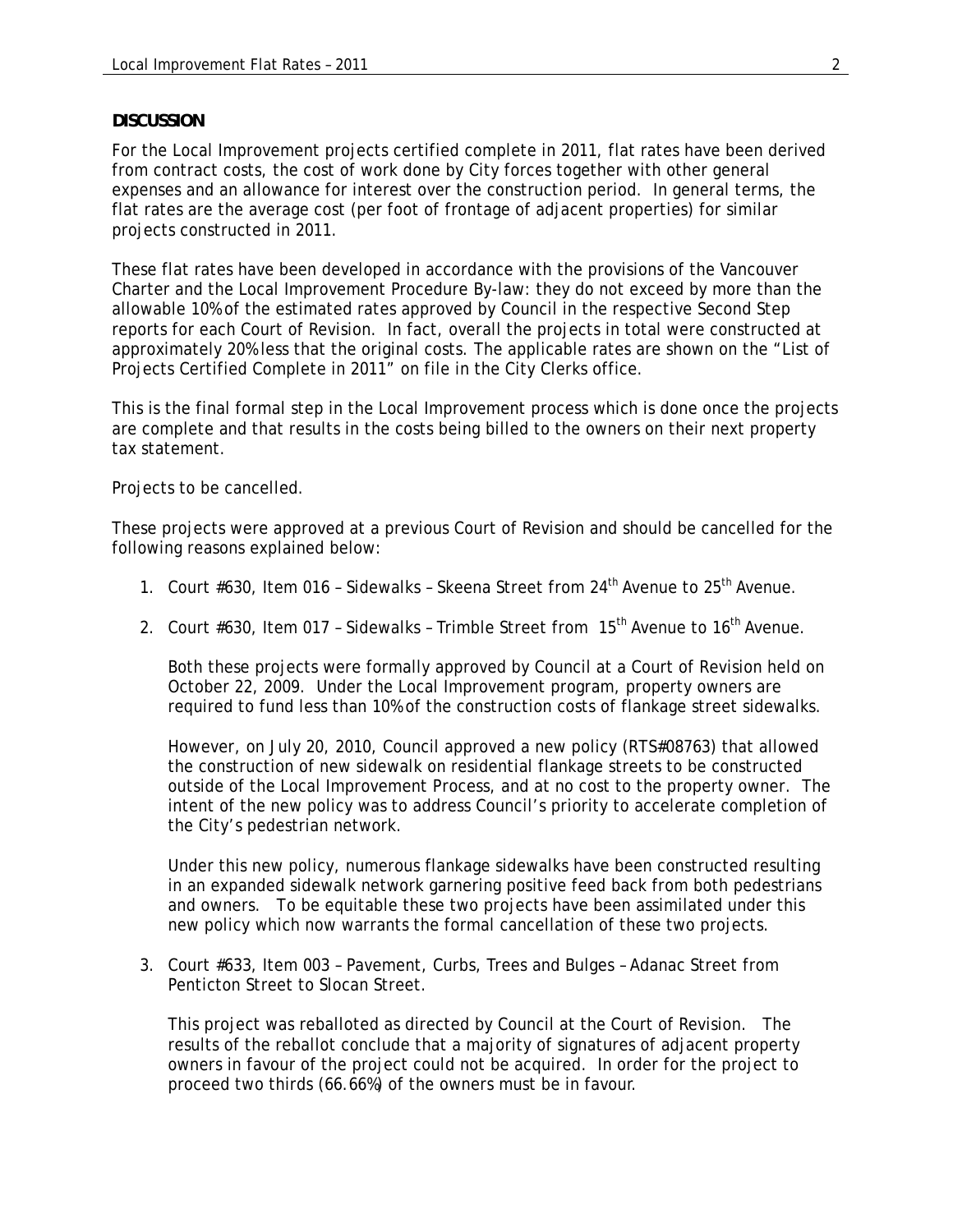32 owners involved in Reballot 12 in favour  $= 37.5%$ 12 opposed  $= 37.5\%$  $8$  no response = 25%

4. Court #633, Item 010 – Speed Humps – Lane South of McNicoll Avenue from Maple Street to Cypress Street.

This project was reballoted as directed by Council at the Court of Revision. The results of the reballot conclude that a majority of signatures of adjacent property owners in favour of the project could not be acquired. In order for the project to proceed two thirds (66.66%) of the owners must be in favour.

36 owners involved in Reballot  $5$  in favour  $= 13.9\%$ 19 opposed  $= 52.8\%$ 12 no response =  $33\%$ 

\* \* \* \* \*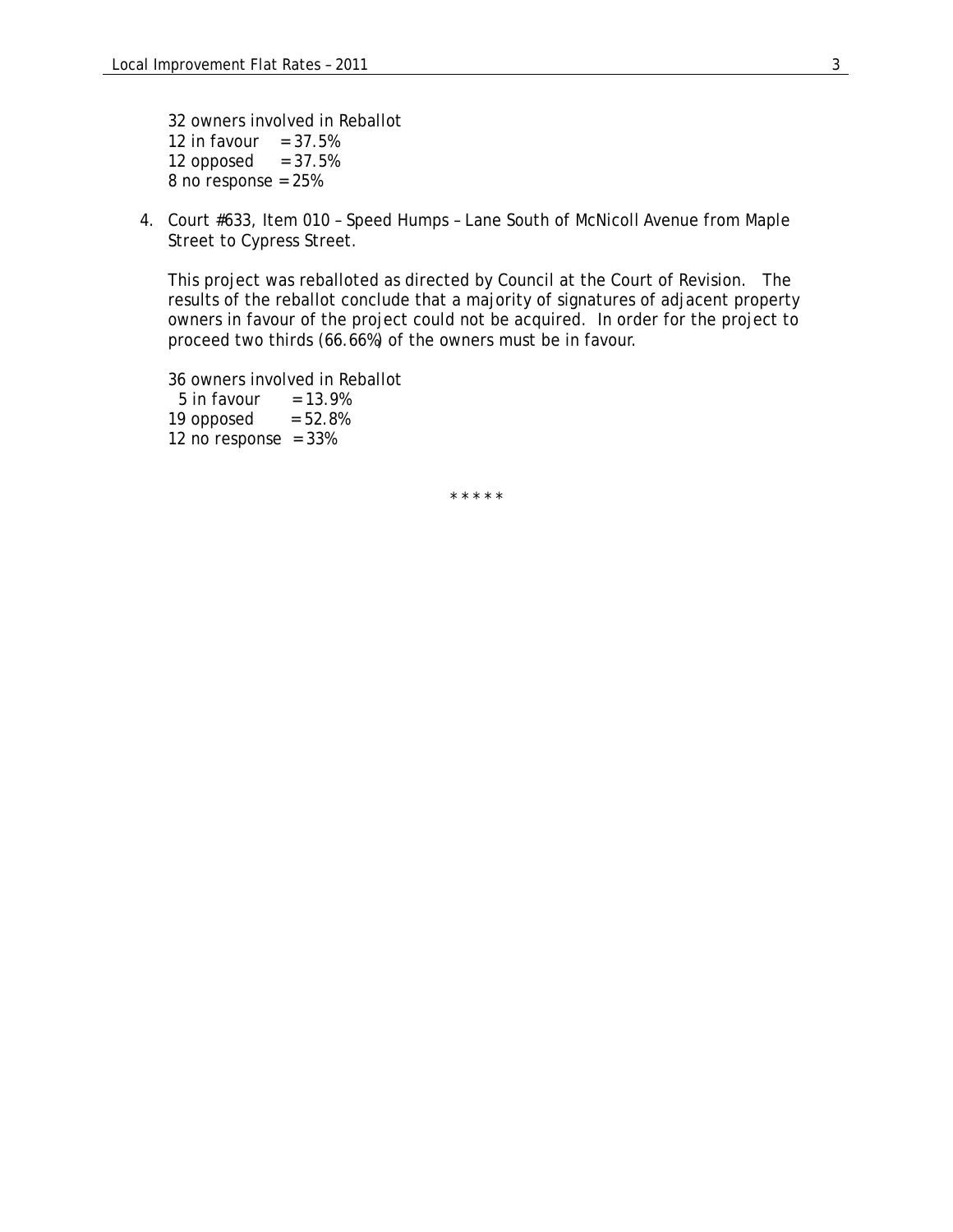## **LOCAL IMPROVEMENT PROJECTS CERTIFIED COMPLETE IN 2011 SUMMARY**

| <b>TYPE OF IMPROVEMENT</b>          | <b>ESTIMATED</b>  | <b>ACTUAL</b>     | <b>INTERIM INTEREST</b> | <b>TEMPEST</b>    | <b>BILLING</b> |
|-------------------------------------|-------------------|-------------------|-------------------------|-------------------|----------------|
|                                     | <b>P.O. SHARE</b> | <b>P.O. SHARE</b> | <b>INCLUDED</b>         | <b>ADJUSTMENT</b> | <b>TOTAL</b>   |
| Pavement & Curbs, Higher Zoned      | \$170,762.38      | \$118,533.32      | \$2,891.06              | \$0.37            | \$118,533.69   |
| Pavement & Curbs, Local Residential | \$8,502.79        | \$9,352.52        | \$228.11                | \$0.12            | \$9,352.64     |
| P.C. Concrete Sidewalks             | \$6,593.49        | \$2,752.32        | \$67.13                 | \$0.04            | \$2,752.36     |
| Decorative Street Lighting          | \$31,801.25       | \$19,658.75       | \$479.48                | \$0.21            | \$19,658.96    |
| <b>Traffic Circles</b>              | \$57,377.48       | \$50,617.91       | \$1,234.58              | \$0.11            | \$50,618.02    |
| Lane Pavement                       | \$798,286.29      | \$701,145.58      | \$17,101.11             | $-$3.70$          | \$701,141.88   |
| Speed Humps                         | \$5,811.90        | \$3,275.68        | \$79.89                 | \$0.14            | \$3,275.82     |
| <b>TOTALS</b>                       | \$1,079,135.58    | \$905,336.08      | \$22,081.36             | $-$2.71$          | \$905,333.37   |

properties benefited thereby are complete. The state of the February, 2012.

I hereby certify that the parts of the above mentioned Certified that the above projects have been completed and were projects to be assessed against the rateable real approved by Vancouver City Council on the 28th day of

Marg Coulson, City Clerk

Distribution of Certified Copies: General Manager, Engineering Services

Director of Legal Services Collector of TaxesGeneral Manager, Corporate Services City Clerk (File)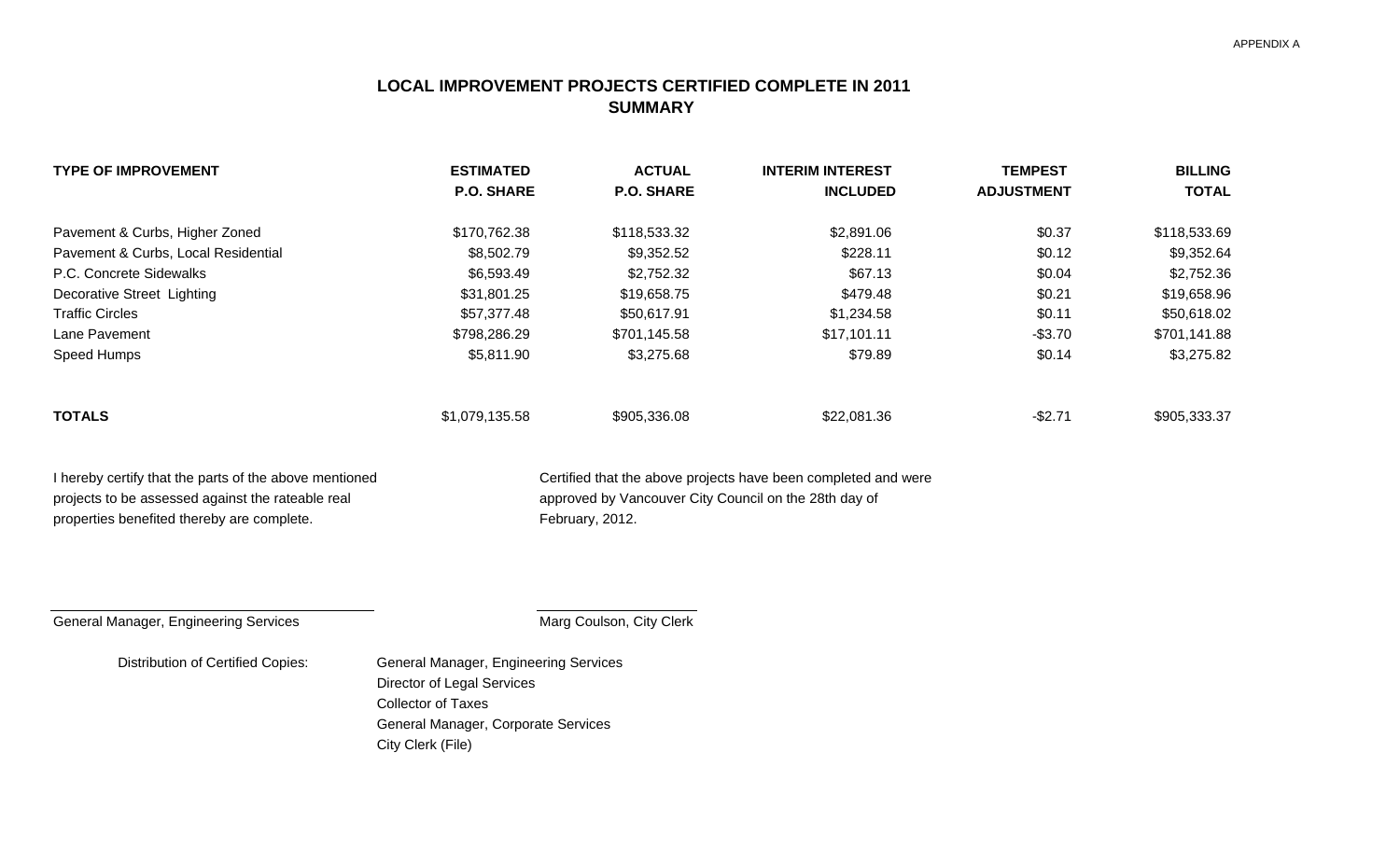| LIST OF LOCAL IMPROVEMENTS COMPLETED IN 2011          |                                           |                     |  |                                       |  | TYPE: PAVEMENT & CURBS, HIGHER ZONED |                                                                                                                                                                                |                  |          |              |  |               |          |              |  |  |  |
|-------------------------------------------------------|-------------------------------------------|---------------------|--|---------------------------------------|--|--------------------------------------|--------------------------------------------------------------------------------------------------------------------------------------------------------------------------------|------------------|----------|--------------|--|---------------|----------|--------------|--|--|--|
| <b>Court of</b><br>Revision<br>Schedule #<br>and Date | Side<br><b>Street</b><br>Location<br>Item |                     |  |                                       |  | Width                                | Coded<br>Reason<br>for<br><b>Difference</b><br>Actual P.O. Share<br><b>Estimated P.O. Share</b><br>in<br>Zoning<br>Rate<br>Rate<br>Amount<br>Length<br>Amount Length<br>Length |                  |          |              |  |               |          | Remarks      |  |  |  |
| <u> P&amp;C - HZ</u>                                  |                                           |                     |  |                                       |  |                                      |                                                                                                                                                                                |                  |          |              |  |               |          |              |  |  |  |
| June 8, 2010<br>#631 (PET)                            | 7                                         | <b>Cotton Drive</b> |  | <b>Grant Street - Graveley Street</b> |  | 10m x 140mm                          | M                                                                                                                                                                              | 366.16           | \$466.36 | \$170,762.38 |  | 366.16        | \$323.72 | \$118,533.32 |  |  |  |
|                                                       | TOTAL PAVEMENT AND CURBS - HIGHER ZONED   |                     |  |                                       |  |                                      |                                                                                                                                                                                | <b>ESTIMATED</b> |          | \$170,762.38 |  | <b>ACTUAL</b> |          | \$118,533.32 |  |  |  |

**INTERIM INTEREST INCLUDED (0.025) \$2,891.06**

Page 1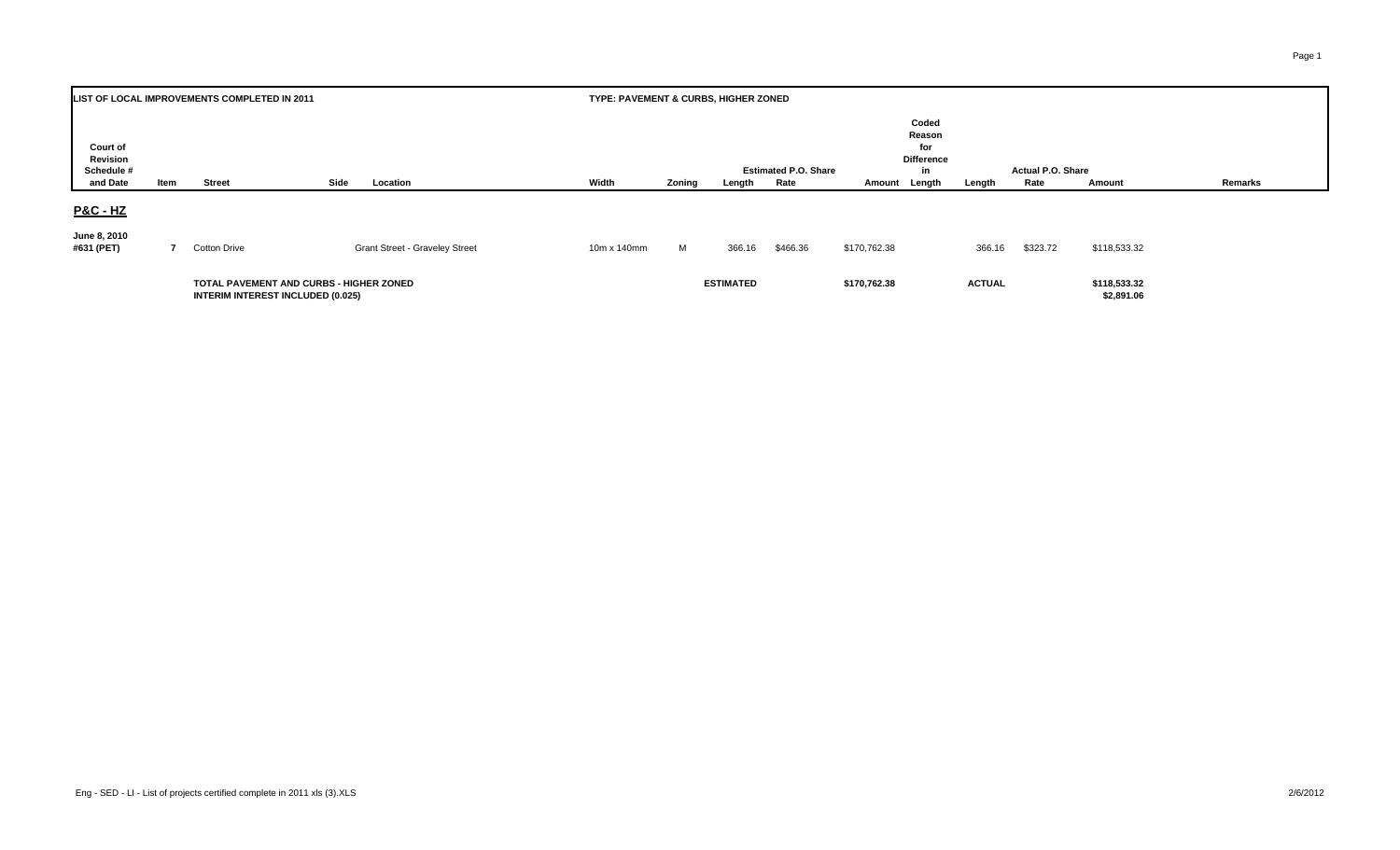|                                    |                                                                                          | LIST OF LOCAL IMPROVEMENTS COMPLETED IN 2011 |                              | TYPE: PAVEMENT & CURBS, LOCAL RESIDENTIAL |        |                  |                             |               |                                                   |               |                          |                        |         |
|------------------------------------|------------------------------------------------------------------------------------------|----------------------------------------------|------------------------------|-------------------------------------------|--------|------------------|-----------------------------|---------------|---------------------------------------------------|---------------|--------------------------|------------------------|---------|
| Court of<br>Revision<br>Schedule # |                                                                                          |                                              |                              |                                           |        |                  | <b>Estimated P.O. Share</b> |               | Coded<br>Reason<br>for<br><b>Difference</b><br>in |               | <b>Actual P.O. Share</b> |                        |         |
| and Date                           | Item                                                                                     | <b>Street</b>                                | Side<br>Location             | Width                                     | Zoning | Length           | Rate                        | Amount Length |                                                   | Length        | Rate                     | Amount                 | Remarks |
| <b>P&amp;C - LOC RES</b>           |                                                                                          |                                              |                              |                                           |        |                  |                             |               |                                                   |               |                          |                        |         |
| June 12, 2008<br>#626 (INT)        | 12                                                                                       | <b>Trafalgar Street</b>                      | 24th Avenue - Alamein Avenue | 11mx50mm                                  | R.     | 61.00            | \$139.39                    | \$8,502.79    |                                                   | 61.00         | \$153.32                 | \$9,352.52             |         |
|                                    | TOTAL PAVEMENT AND CURBS - LOCAL RESIDENTIAL<br><b>INTERIM INTEREST INCLUDED (0.025)</b> |                                              |                              |                                           |        | <b>ESTIMATED</b> |                             | \$8,502.79    |                                                   | <b>ACTUAL</b> |                          | \$9,352.52<br>\$228.11 |         |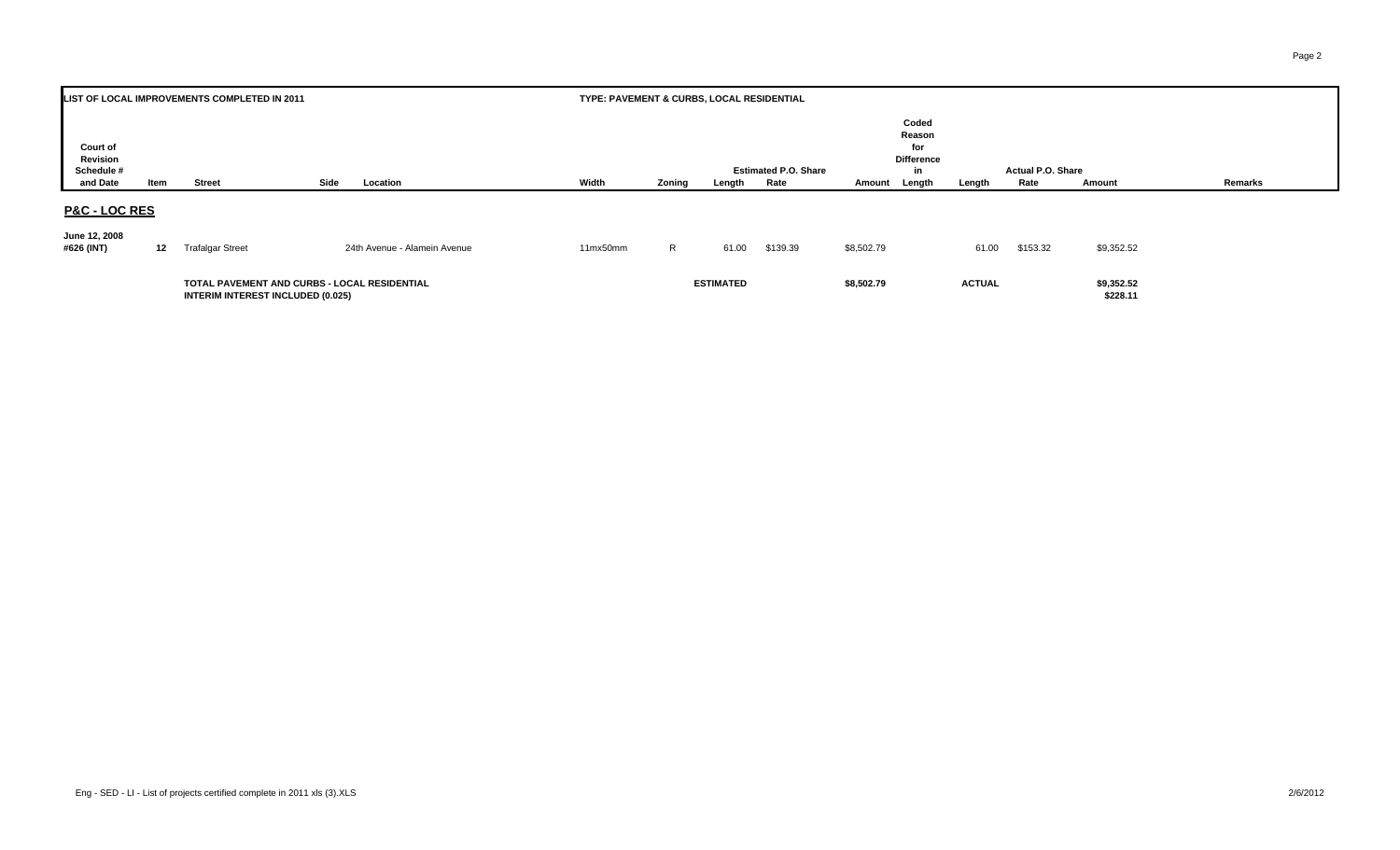| LIST OF LOCAL IMPROVEMENTS COMPLETED IN 2011   |      |                                                                    |      |                               |       | <b>TYPE: SIDEWALKS</b> |                  |                                     |            |                                                             |               |                           |                       |         |  |  |  |
|------------------------------------------------|------|--------------------------------------------------------------------|------|-------------------------------|-------|------------------------|------------------|-------------------------------------|------------|-------------------------------------------------------------|---------------|---------------------------|-----------------------|---------|--|--|--|
| Court of<br>Revision<br>Schedule #<br>and Date | Item | <b>Street</b>                                                      | Side | Location                      | Width | Zoning                 | Length           | <b>Estimated P.O. Share</b><br>Rate | Amount     | Coded<br>Reason<br>for<br><b>Difference</b><br>in<br>Length | Length        | Actual P.O. Share<br>Rate | Amount                | Remarks |  |  |  |
|                                                |      |                                                                    |      |                               |       |                        |                  |                                     |            |                                                             |               |                           |                       |         |  |  |  |
| <b>SIDEWALKS</b>                               |      |                                                                    |      |                               |       |                        |                  |                                     |            |                                                             |               |                           |                       |         |  |  |  |
| June 8, 2010<br>#631 (PET)                     | 10   | <b>Windsor Street</b>                                              |      | E L/S 7th Avenue - 8th Avenue | 1.5m  | M                      | 91.50            | \$72.06                             | \$6,593.49 |                                                             | 91.50         | \$30.08                   | \$2,752.32            |         |  |  |  |
|                                                |      | <b>TOTAL SIDEWALKS</b><br><b>INTERIM INTEREST INCLUDED (0.025)</b> |      |                               |       |                        | <b>ESTIMATED</b> |                                     | \$6,593.49 |                                                             | <b>ACTUAL</b> |                           | \$2,752.32<br>\$67.13 |         |  |  |  |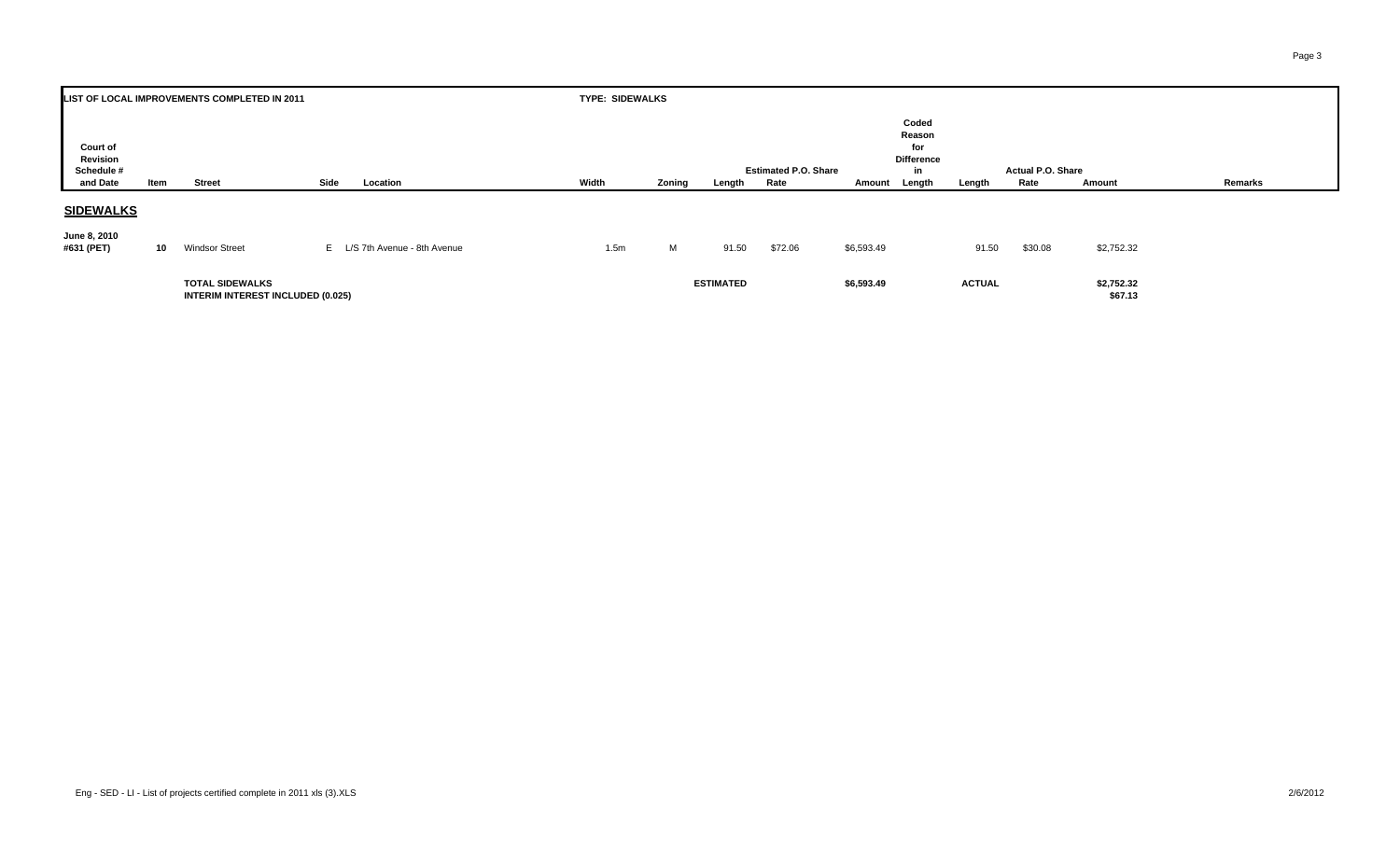| Coded<br>Reason<br>Court of<br>for<br>Revision<br><b>Difference</b><br>Schedule #<br><b>Estimated P.O. Share</b><br><b>Actual P.O. Share</b><br>in    | LIST OF LOCAL IMPROVEMENTS COMPLETED IN 2011 |  |  |  |  |  | TYPE: STREET LIGHTING |  |  |  |  |
|-------------------------------------------------------------------------------------------------------------------------------------------------------|----------------------------------------------|--|--|--|--|--|-----------------------|--|--|--|--|
|                                                                                                                                                       |                                              |  |  |  |  |  |                       |  |  |  |  |
|                                                                                                                                                       |                                              |  |  |  |  |  |                       |  |  |  |  |
|                                                                                                                                                       |                                              |  |  |  |  |  |                       |  |  |  |  |
|                                                                                                                                                       |                                              |  |  |  |  |  |                       |  |  |  |  |
| Width<br>Remarks<br>and Date<br>Side<br>Location<br>Zoning<br>Rate<br><b>Street</b><br>Rate<br>Amount<br>Length<br>Item<br>Length<br>Amount<br>Length |                                              |  |  |  |  |  |                       |  |  |  |  |

#### **STREET LIGHTING**

| JUNG U, ZUUU<br>#631 (PET) | Cordova Street                                                           | Carrall Street - 125 feet east of Carrall Street | 125.00           | \$254.41 | \$31,801.25 | 125.00        | \$157.27 | \$19,658.75             | Decorative Gastown lighting |
|----------------------------|--------------------------------------------------------------------------|--------------------------------------------------|------------------|----------|-------------|---------------|----------|-------------------------|-----------------------------|
|                            | <b>TOTAL STREET LIGHTING</b><br><b>INTERIM INTEREST INCLUDED (0.025)</b> |                                                  | <b>ESTIMATED</b> |          | \$31,801.25 | <b>ACTUAL</b> |          | \$19,658.75<br>\$479.48 |                             |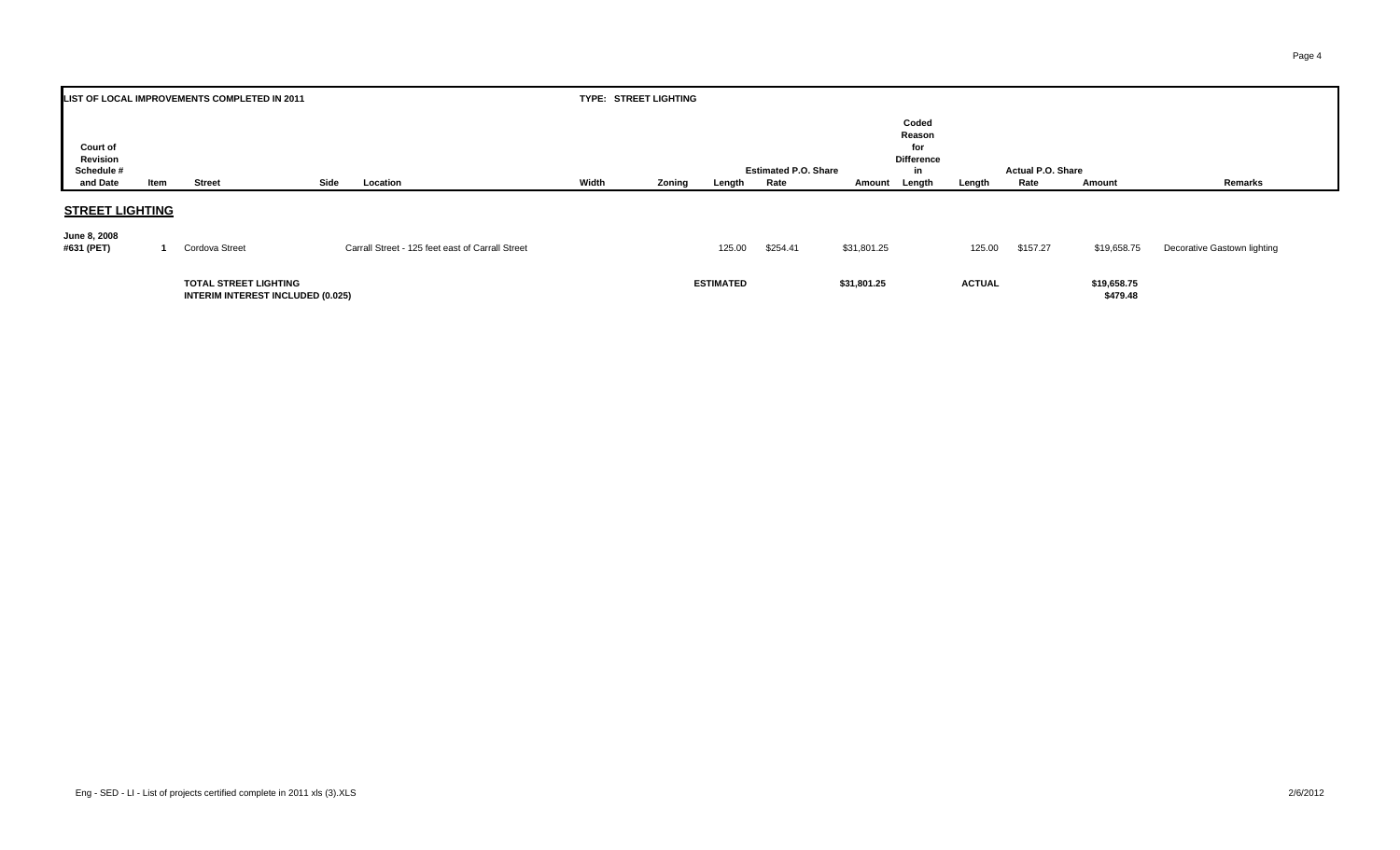| LIST OF LOCAL IMPROVEMENTS COMPLETED IN 2011   |      |                                                                         |      |                                                                 |       | <b>TYPE: TRAFFIC CIRCLE</b> |                   |                                     |                          |                                                   |                   |                           |                           |         |
|------------------------------------------------|------|-------------------------------------------------------------------------|------|-----------------------------------------------------------------|-------|-----------------------------|-------------------|-------------------------------------|--------------------------|---------------------------------------------------|-------------------|---------------------------|---------------------------|---------|
| Court of<br>Revision<br>Schedule #<br>and Date | Item | <b>Street</b>                                                           | Side | Location                                                        | Width | Zoning                      | Length            | <b>Estimated P.O. Share</b><br>Rate | Amount Length            | Coded<br>Reason<br>for<br><b>Difference</b><br>in | Length            | Actual P.O. Share<br>Rate | Amount                    | Remarks |
| <b>TRAFFIC CIRCLE</b>                          |      |                                                                         |      |                                                                 |       |                             |                   |                                     |                          |                                                   |                   |                           |                           |         |
| Nov. 7, 2006<br>#623 (PET)                     | 18   | 3rd Avenue<br><b>Stephens Street</b>                                    |      | Macdonald Street - Trafalgar Street<br>2nd Avenue - 4th Avenue  |       | B<br>R.                     | 207.64<br>1610.41 | \$5.34<br>\$5.34                    | \$1,108.80<br>\$8,599.59 |                                                   | 207.64<br>1610.41 | \$5.87<br>\$5.87          | \$1,218.85<br>\$9,453.10  |         |
| June 12, 2008<br>#625(PET)                     | 15   | <b>Trutch Street</b><br>15th Avenue                                     |      | 14th Avenue - 16th Avenue<br>Blenheim Street - Balaclava Street |       | R                           | 1779.33           | \$26.79                             | \$47,669.09              |                                                   | 1779.33           | \$22.45                   | \$39,945.96               |         |
|                                                |      | <b>TOTAL TRAFFIC CIRCLE</b><br><b>INTERIM INTEREST INCLUDED (0.025)</b> |      |                                                                 |       |                             | <b>ESTIMATED</b>  |                                     | \$57,377.48              |                                                   | <b>ACTUAL</b>     |                           | \$50,617.91<br>\$1,234.58 |         |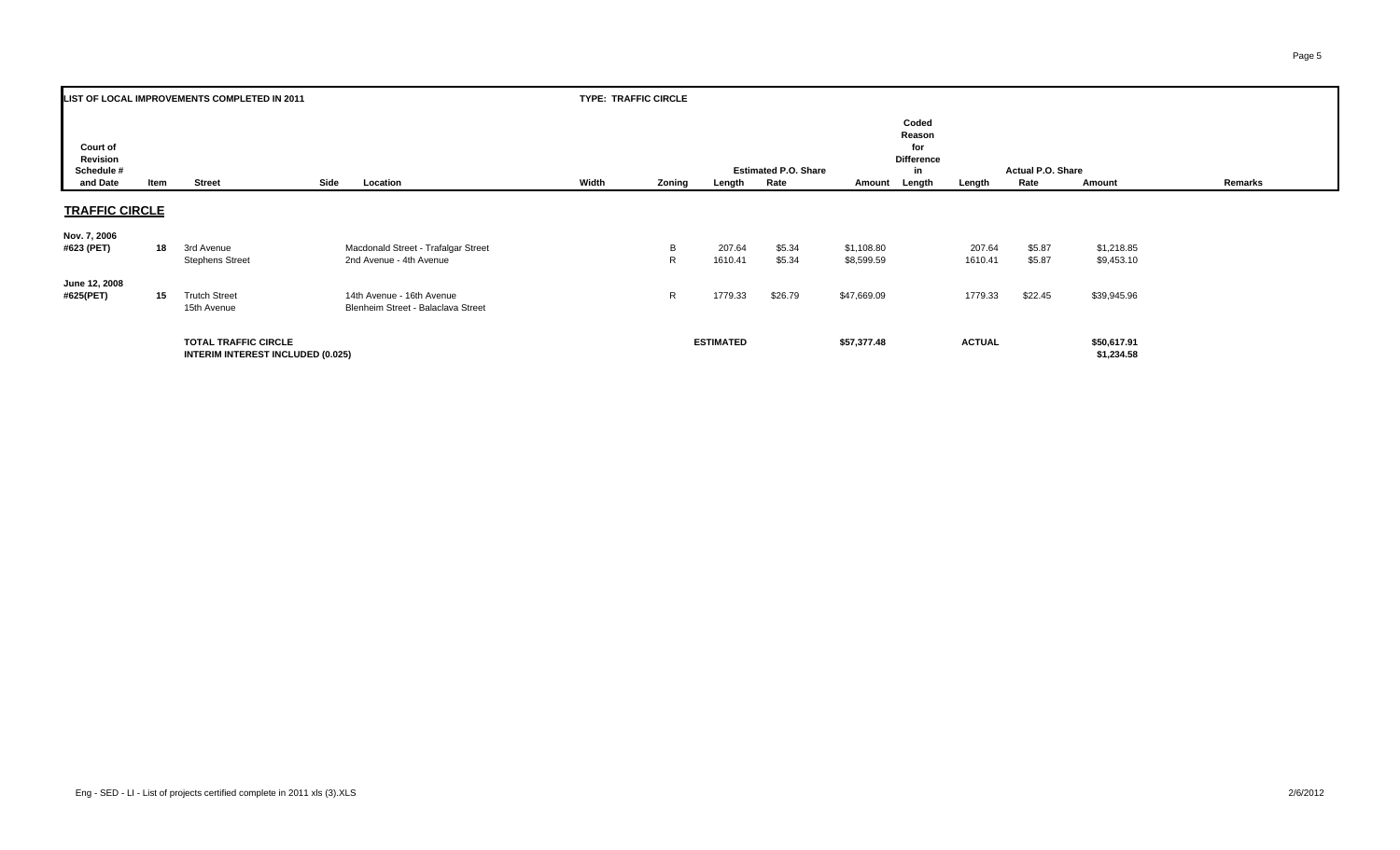| LIST OF LOCAL IMPROVEMENTS COMPLETED IN 2011   |                         |                                          |                                                                        |              | TYPE: LANE PAVEMENT |                  |                                     |                           |                                                             |                  |                           |                             |         |  |
|------------------------------------------------|-------------------------|------------------------------------------|------------------------------------------------------------------------|--------------|---------------------|------------------|-------------------------------------|---------------------------|-------------------------------------------------------------|------------------|---------------------------|-----------------------------|---------|--|
| Court of<br>Revision<br>Schedule #<br>and Date | Item                    | <b>Street</b>                            | Side<br>Location                                                       | Width        | Zoning              | Length           | <b>Estimated P.O. Share</b><br>Rate | Amount                    | Coded<br>Reason<br>for<br><b>Difference</b><br>in<br>Length | Length           | Actual P.O. Share<br>Rate | Amount                      | Remarks |  |
| <b>LANE PAVEMENT</b>                           |                         |                                          |                                                                        |              |                     |                  |                                     |                           |                                                             |                  |                           |                             |         |  |
| April 7, 2009<br>#629 (PET)                    | 14                      | L/S of 18th Avenue                       | Ash Street - Tupper Street                                             | centre strip | R                   | 965.50           | \$64.45                             | \$62,226.48               |                                                             | 965.50           | \$56.19                   | \$54,251.45                 |         |  |
| October 22, 2009<br>#630                       | 13                      | L/S of 32nd Avenue                       | L/E Granville Street - Hudson Street                                   | centre strip | R                   | 1296.80          | \$64.45                             | \$83,578.76               |                                                             | 1296.80          | \$56.19                   | \$72,867.19                 |         |  |
| Nov. 2, 2010<br>#632 (PET)                     | $\overline{\mathbf{4}}$ | L/S Euclid Avenue<br>L/E Joyce Street    | Joyce Street - Tyne Street<br>Euclid Avenue - Archimedes Street        | centre strip | R                   | 1856.36          | \$59.09                             | \$109,692.31              |                                                             | 1856.36          | \$56.19                   | \$104,308.87                |         |  |
|                                                | 5                       | L/W Main Street                          | 51st Avenue - 52nd Avenue                                              | centre strip | $\mathsf{R}$        | 325.77           | \$59.09                             | \$19,249.75               |                                                             | 325.77           | \$56.19                   | \$18,305.02                 |         |  |
|                                                | 6                       | L/E of Walden Street                     | 29th Avenue - 30th Avenue                                              | centre strip | R                   | 648.65           | \$59.09                             | \$38,328.73               |                                                             | 648.65           | \$56.19                   | \$36,447.64                 |         |  |
|                                                | -7                      | L/S 31st Avenue                          | Camosun Street - Crown Street                                          | centre strip | R                   | 1377.50          | \$59.09                             | \$81,396.48               |                                                             | 1377.50          | \$56.19                   | \$77,401.73                 |         |  |
|                                                | 8                       | L/S 41st Avenue                          | 112 east of Carnarvon Street - Mackenzie Street                        | centre strip | R                   | 963.30           | \$59.09                             | \$56,921.40               |                                                             | 963.30           | \$56.19                   | \$54,127.83                 |         |  |
| June 14, 2011<br>#633 (PET)                    | 5                       | L/S Grant Street                         | Templeton Drive - Garden Drive                                         | centre strip | $\mathsf{R}$        | 792.00           | \$68.77                             | \$54,465.84               |                                                             | 792.00           | \$56.19                   | \$44,502.48                 |         |  |
|                                                | -6                      | L/S 26th Avenue<br>L/E Slocan Street     | L/E Slocan Street - Kaslo Street<br>26th Avenue - 27th Avenue          | centre strip | B<br>$\mathsf{R}$   | 60.00<br>1008.64 | \$68.77<br>\$68.77                  | \$4,126.20<br>\$69,364.17 |                                                             | 60.00<br>1008.64 | \$56.19<br>\$56.19        | \$3,371.40<br>\$56,675.48   |         |  |
|                                                | $\overline{7}$          | L/S 28th Avenue<br>2nd L/E Skeena Street | L/E Skeena Street - 2nd L/E Skeena Street<br>28th Avenue - 29th Avenue | centre strip | R                   | 806.08           | \$68.77                             | \$55,434.12               |                                                             | 806.08           | \$56.19                   | \$45,293.64                 |         |  |
|                                                | -8                      | L/S 36th Avenue                          | Maple Street - Cypress Street                                          | centre strip | R                   | 1359.80          | \$68.77                             | \$93,513.45               |                                                             | 1359.80          | \$56.19                   | \$76,407.16                 |         |  |
|                                                | 9                       | L/S 42nd Avenue<br>L/E Gladstone Street  | Gladstone Street - dead end east<br>42nd Avenue - L/S 42nd Avenue      | centre strip | R                   | 1017.72          | \$68.77                             | \$69,988.60               |                                                             | 1017.72          | \$56.19                   | \$57,185.69                 |         |  |
|                                                |                         | <b>TOTAL LANE PAVEMENT</b>               | $\sim$ $\sim$                                                          |              |                     | <b>ESTIMATED</b> |                                     | \$798,286.29              |                                                             | <b>ACTUAL</b>    |                           | \$701,145.58<br>\$17,101.11 |         |  |

**INTERIM INTEREST INCLUDED (0.025)**